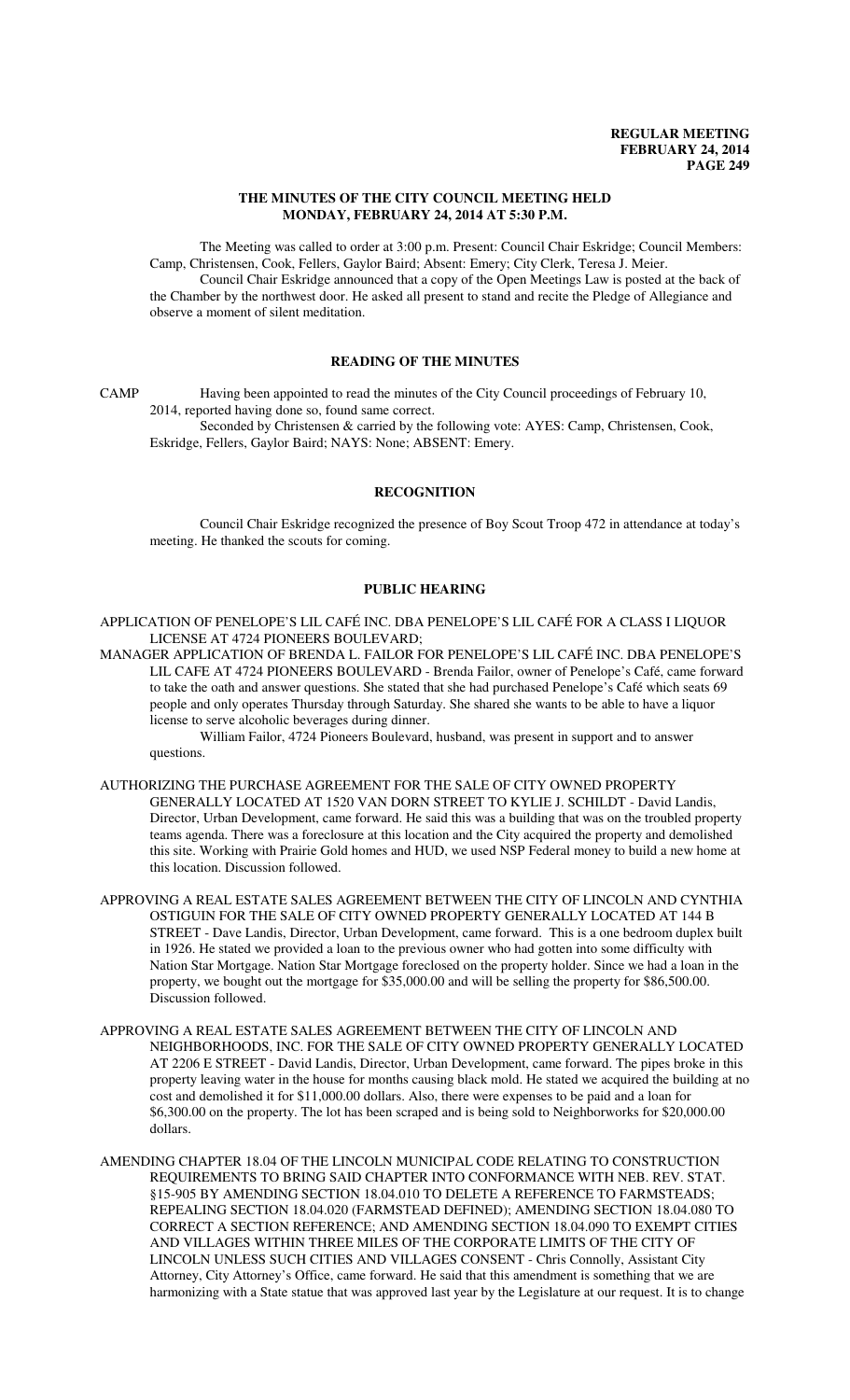the nature and the way we enforce the building codes in a three mile zone surrounding the city. The State statute now reads buildings that are built on farms for farm purposes are exempt from city building codes, however, if it is for any other purpose it will be subject to City building codes.

Chad E. Blahak, Director of Building and Safety, came in support and to answer questions. Discussion followed.

ACCEPTING THE REPORT OF NEW AND PENDING CLAIMS AGAINST THE CITY AND APPROVING DISPOSITION OF CLAIMS SET FORTH FOR THE PERIOD OF JANUARY 16-31, 2014 - Renee Aupperle, 5510 T St., came forward. She shared that her mailbox was taken out by a city plow and that she had followed the instructions that was left on her door to contact the claims department. She submitted her claim and it was rejected. Discussion followed.

Rick Peo, Chief Assistant City Attorney, City Attorney's office, came forward. He stated that the Lincoln Municipal Code does have a provision that prohibits mailboxes being in the city right-of-way. Mailboxes that are in the city right-of-way are there at their own risk. If there are any damages that occur it is the property owners obligation to bear the costs for any repairs. The City is released of any liability for any damages. Discussion followed.

# **COUNCIL ACTION**

## **REPORTS OF CITY OFFICERS**

- CLERK'S LETTER AND MAYOR'S APPROVAL OF RESOLUTIONS AND ORDINANCES PASSED BY THE CITY COUNCIL ON FEBRUARY 3, 2014 - CLERK presented said report which was placed on file in the Office of the City Clerk. **(27-1)**
- CLERK'S LETTER AND MAYOR'S APPROVAL OF RESOLUTIONS AND ORDINANCES PASSED BY THE CITY COUNCIL ON FEBRUARY 10, 2014 - CLERK presented said report which was placed on file in the Office of the City Clerk. **(27-1)**
- REPORT FROM CITY TREASURER OF 911 SURCHARGE FOR THE TIME PERIOD OF DECEMBER 2013 THROUGH JANUARY 2014 - CLERK presented said report which was placed on file in the Office of the City Clerk. **(20-2)**

#### **PETITIONS & COMMUNICATIONS**

- SETTING THE HEARING DATE OF MON., MARCH 10, 2014 AT 3:00 P.M. ON THE APPLICATION OF VAL LIMITED DBA VALENTINO'S FOR A CLASS I LIQUOR LICENSE AT 3535 HOLDREGE ST - CLERK read the following resolution, introduced by Jon Camp, who moved its adoption:
- A-88102 BE IT RESOLVED by the City Council, of the City of Lincoln, that a hearing date is hereby set for Monday, March 10, 2014 at 3:00 p.m. or as soon thereafter as possible in the City Council Chambers, County-City Building, 555 S. 10th St., Lincoln, NE for the application of Val Limited dba Valentino's for a Class I liquor license located at 3535 Holdrege Street.
	- If the Police Dept. is unable to complete the investigation by said time, a new hearing date will be set. **Introduced by Jon Camp**
	- Seconded by Fellers and carried by the following vote: AYES: Camp, Christensen, Cook, Eskridge, Fellers, Gaylor Baird; NAYS: None; ABSENT: Emery.
- SETTING THE HEARING DATE OF MON., MARCH 10, 2014 AT 3:00 P.M. ON THE APPLICATION OF GNS CORP. DBA CAPPY'S FOR A LIQUOR CATERING LICENSE AT 5560 S. 48TH ST. #4 - CLERK read the following resolution, introduced by Jon Camp, who moved its adoption:
- A-88103 BE IT RESOLVED by the City Council, of the City of Lincoln, that a hearing date is hereby set for Monday, March 10, 2014 at 3:00 p.m. or as soon thereafter as possible in the City Council Chambers, County-City Building, 555 S. 10th St., Lincoln, NE for the application of GNS Corp. dba Cappy's for a Liquor Catering License located at 5560 S. 48th Street #4.
	- If the Police Dept. is unable to complete the investigation by said time, a new hearing date will be set.

Introduced by Jon Camp

Seconded by Fellers and carried by the following vote: AYES: Camp, Christensen, Cook, Eskridge, Fellers, Gaylor Baird; NAYS: None; ABSENT: Emery.

SETTING THE HEARING DATE OF MON., MARCH 10, 2014 AT 3:00 P.M. ON THE APPLICATION OF WBC ENTERPRISES LLC DBA NIGHT OWL PUB FOR A CLASS C LIQUOR LICENSE AT 3233 ½ S. 13TH ST - CLERK read the following resolution, introduced by Jon Camp, who moved its adoption: A-88104 BE IT RESOLVED by the City Council, of the City of Lincoln, that a hearing date is hereby set for Monday, March 10, 2014 at 3:00 p.m. or as soon thereafter as possible in the City Council Chambers,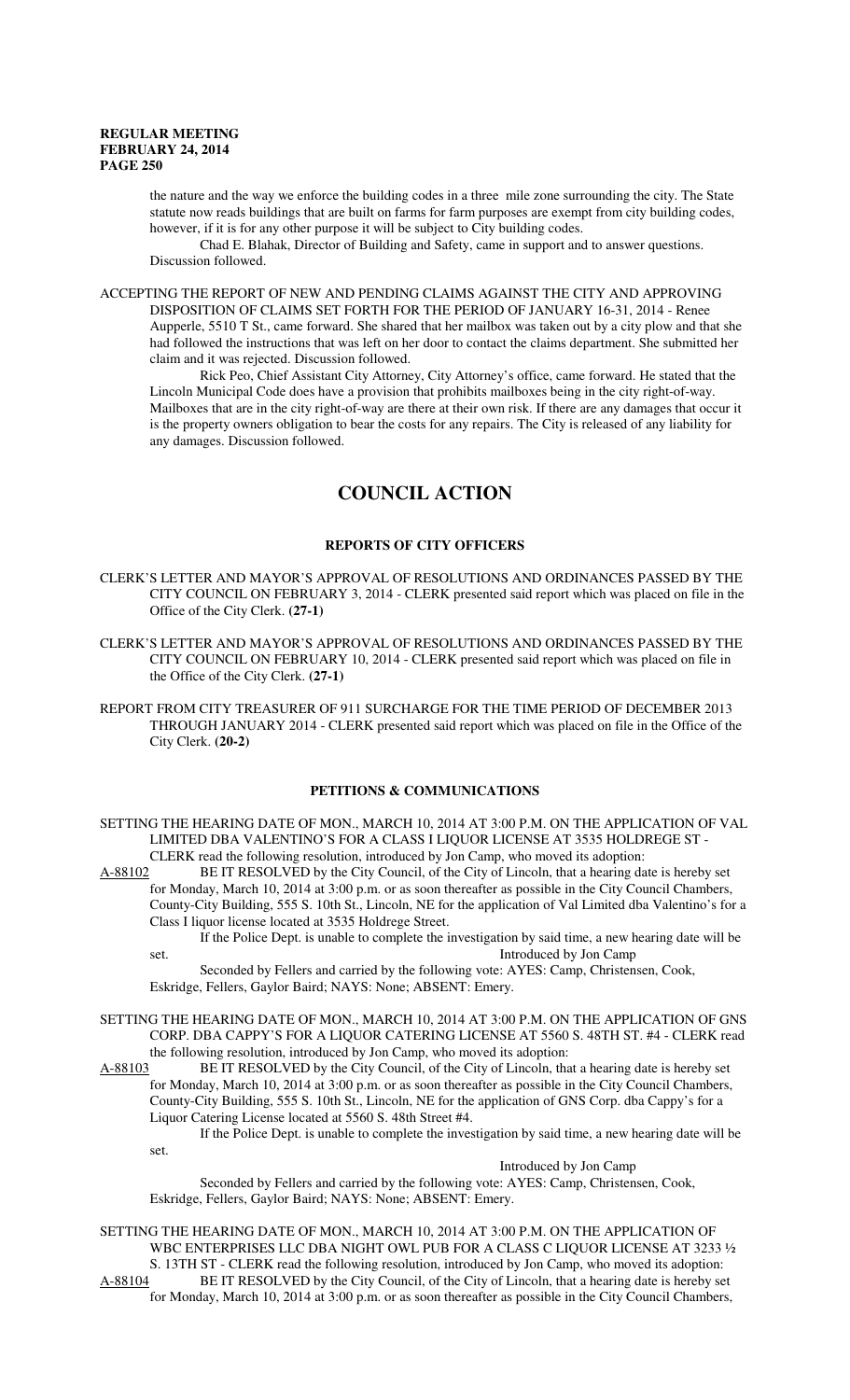County-City Building, 555 S. 10th St., Lincoln, NE for the application of WBC Enterprises LLC dba Night Owl Pub for a Class C liquor license located at 3233 ½ S. 13th Street.

If the Police Dept. is unable to complete the investigation by said time, a new hearing date will be

Introduced by Jon Camp

Seconded by Fellers and carried by the following vote: AYES: Camp, Christensen, Cook, Eskridge, Fellers, Gaylor Baird; NAYS: None; ABSENT: Emery.

SETTING THE HEARING DATE OF MON., MARCH 10, 2014 AT 3:00 P.M. ON THE APPLICATION OF HENRY MAC LLC DBA HENRY'S ON SOUTH TO ADD A LIQUOR CATERING LICENSE AND FOR AN ADDITION TO THE LICENSED PREMISE OF AN L SHAPED OUTDOOR AREA APPROX. 40' X 30' X5' TO THE SOUTHWEST FOR A SIDEWALK CAFÉ AT 2110 WINTHROP RD. - CLERK read the following resolution, introduced by Jon Camp, who moved its adoption:<br>A-88105 BE IT RESOLVED by the City Council, of the City of Lincoln, that a he

BE IT RESOLVED by the City Council, of the City of Lincoln, that a hearing date is hereby set for Monday, March 10, 2014, at 3:00 p.m. or as soon thereafter as possible in the City Council Chambers, County-City Building, 555 S. 10th St., Lincoln, NE for the application of Henry Mac LLC dba Henry's on South to add a Liquor Catering License and for an addition to the licensed premise of an L shaped outdoor area approx. 40' x 30' x 5' on the southwest for a sidewalk café at 2110 Winthrop Rd.

If the Police Dept. is unable to complete the investigation by said time, a new hearing date will be set.

Introduced by Jon Camp

Seconded by Fellers and carried by the following vote: AYES: Camp, Christensen, Cook, Eskridge, Fellers, Gaylor Baird; NAYS: None; ABSENT: Emery.

REFERRED TO THE PLANNING DEPARTMENT:

set.

Special Permit No. 14001 requested by Lutheran Family Services of Nebraska, Inc., for authority to operate a non-residential health care facility, with waivers to the front and side yard landscaping and to reduce the front, side and rear yard setbacks for the existing building and parking lot, on property generally located at 2201 South 17th Street.

## PLACED ON FILE IN THE OFFICE OF CITY CLERK:

Administrative Amendment No. 14002 to Administrative Special Permit No. 00008, approved by the Planning Director on February 3, 2014, requested by Verizon Wireless, to rescind the special permit originally approving the collocation of personal wireless facility antennas on the building located at 132 S. 13th St.

#### **LIQUOR RESOLUTIONS**

APPLICATION OF PENELOPE'S LIL CAFÉ INC. DBA PENELOPE'S LIL CAFÉ FOR A CLASS I LIQUOR LICENSE AT 4724 PIONEERS BOULEVARD - CLERK read the following resolution, introduced byTrent Fellers, who moved its adoption for approval:

A-88106 BE IT RESOLVED by the City Council of the City of Lincoln, Nebraska:

That after hearing duly had as required by law, consideration of the facts of this application, the Nebraska Liquor Control Act, and the pertinent City ordinances, the City Council recommends that the application of Penelope's Lil Café Inc. dba Penelope's Lil Cafe for a Class "I" liquor license at 4724 Pioneers Boulevard, Lincoln, Nebraska, for the license period ending April 30, 2014, be approved with the condition that:

1. Applicant must successfully complete the responsible beverage server training course required by Section 5.04.035 of the Lincoln Municipal Code within 30 days of approval of this resolution.

2. All employees must possess a valid Responsible Beverage Server/Seller Permit as required by Section 5.04.124 of the Lincoln Municipal Code.

The premises must comply in every respect with all city and state regulations. The City Clerk is directed to transmit a copy of this resolution to the Nebraska Liquor Control Commission.

Introduced by Trent Fellers

Seconded by Christensen and carried by the following vote: AYES: Camp, Christensen, Cook, Eskridge, Fellers, Gaylor Baird; NAYS: None; ABSENT: Emery.

MANAGER APPLICATION OF BRENDA L. FAILOR FOR PENELOPE'S LIL CAFÉ INC. DBA PENELOPE'S LIL CAFE AT 4724 PIONEERS BOULEVARD - CLERK read the following resolution, introduced by Trent Fellers, who moved its adoption for approval:

A-88107 WHEREAS, Penelope's Lil Café Inc. dba Penelope's Lil Café located at 4724 Pioneers

Boulevard, Lincoln, Nebraska has been approved for a Retail Class "I" liquor license, and now requests that Brenda L. Failor be named manager;

> WHEREAS, Brenda L. Failor appears to be a fit and proper person to manage said business. NOW, THEREFORE, BE IT RESOLVED by the City Council of the City of Lincoln, Nebraska: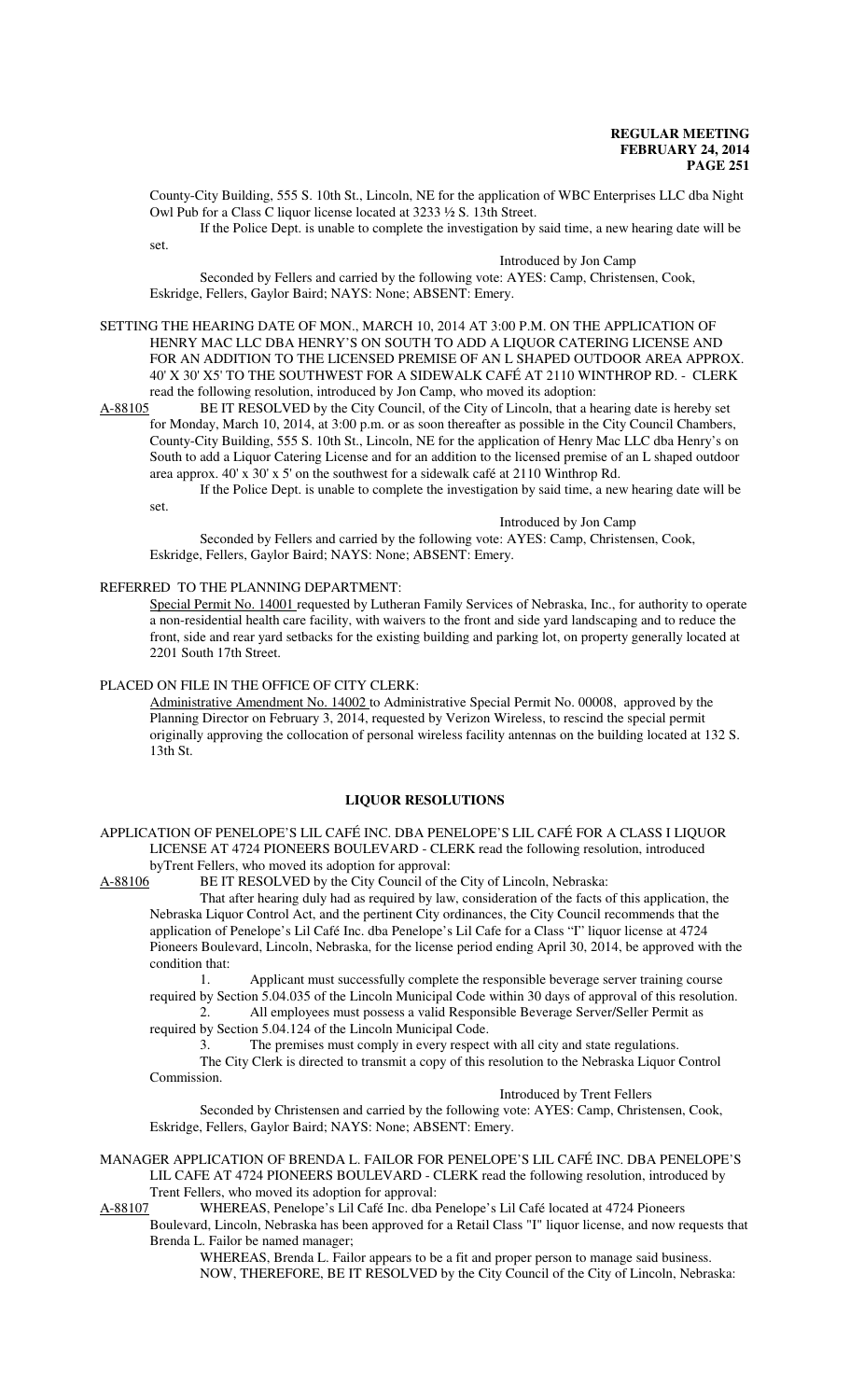That after hearing duly had as required by law, consideration of the facts of this application, the Nebraska Liquor Control Act, and the pertinent City ordinances, the City Council recommends that Brenda L. Failor be approved as manager of this business for said licensee. The City Clerk is directed to transmit a copy of this resolution to the Nebraska Liquor Control Commission.

Introduced by Trent Fellers

Seconded by Christensen and carried by the following vote: AYES: Camp, Christensen, Cook, Eskridge, Fellers, Gaylor Baird; NAYS: None; ABSENT: Emery.

## **ORDINANCES - 2ND READING & RELATED RESOLUTIONS (as required)**

- AUTHORIZING THE PURCHASE AGREEMENT FOR THE SALE OF CITY OWNED PROPERTY GENERALLY LOCATED AT 1520 VAN DORN STREET TO KYLIE J. SCHILDT - CLERK read an ordinance, introduced by Leirion Gaylor Baird, approving a Purchase Agreement for the sale of property owned by the City of Lincoln and authorizing the transfer of the City owned property commonly known as 1520 Van Dorn Street to Kylie J. Schildt, the second time.
- APPROVING A REAL ESTATE SALES AGREEMENT BETWEEN THE CITY OF LINCOLN AND CYNTHIA OSTIGUIN FOR THE SALE OF CITY OWNED PROPERTY GENERALLY LOCATED AT 144 B STREET - CLERK read an ordinance, introduced by Leirion Gaylor Baird, approving a Real Estate Sales Agreement between the City of Lincoln and Cynthia Ostiguin authorizing the sale of City owned property described as the south 90 feet of Lot 12, Block 229, Original Plat of the City of Lincoln, Lancaster County, Nebraska, more commonly known as 144 B Street, the second time.
- APPROVING A REAL ESTATE SALES AGREEMENT BETWEEN THE CITY OF LINCOLN AND NEIGHBORHOODS, INC. FOR THE SALE OF CITY OWNED PROPERTY GENERALLY LOCATED AT 2206 E STREET - CLERK read an ordinance, introduced by Leirion Gaylor Baird, approving a Real Estate Sales Agreement between the City of Lincoln and Neighborhoods, Inc. authorizing the sale of City owned property described as the south 96 feet of Lot 9, Block 5, Houtz Place, Lincoln, Lancaster County, Nebraska, more commonly known as 2206 E Street, the second time.
- AMENDING CHAPTER 18.04 OF THE LINCOLN MUNICIPAL CODE RELATING TO CONSTRUCTION REQUIREMENTS TO BRING SAID CHAPTER INTO CONFORMANCE WITH NEB. REV. STAT. §15-905 BY AMENDING SECTION 18.04.010 TO DELETE A REFERENCE TO FARMSTEADS; REPEALING SECTION 18.04.020 (FARMSTEAD DEFINED); AMENDING SECTION 18.04.080 TO CORRECT A SECTION REFERENCE; AND AMENDING SECTION 18.04.090 TO EXEMPT CITIES AND VILLAGES WITHIN THREE MILES OF THE CORPORATE LIMITS OF THE CITY OF LINCOLN UNLESS SUCH CITIES AND VILLAGES CONSENT - CLERK read an ordinance, introduced by Leirion Gaylor Baird, amending Chapter 18.04 of the Lincoln Municipal Code relating to Construction Requirements to bring said chapter into conformance with Neb. Rev. Stat. §15-905 by amending Section 18.04.010 to delete a reference to farmsteads; repealing Section 18.04.020 (Farmstead Defined); amending Section 18.04.080 to correct a section reference; and amending Section18.04.090 to exempt cities and villages within three miles of the corporate limits of the City of Lincoln unless such cities and villages consent; and repealing Sections 18.04.010, 18.04.080 and 18.04.090 of the Lincoln Municipal Code as hitherto existing, the second time.

## **PUBLIC HEARING - RESOLUTIONS**

- ACCEPTING THE REPORT OF NEW AND PENDING CLAIMS AGAINST THE CITY AND APPROVING DISPOSITION OF CLAIMS SET FORTH FOR THE PERIOD OF JANUARY 16-31, 2014 - PRIOR to reading:
- COOK Moved to amend Bill No. 14R-54 in the following manner: Remove the claim of James McCown from the list of Denied Claims.

Seconded by Christensen and carried by the following vote: AYES: Camp, Christensen, Cook, Eskridge, Fellers, Gaylor Baird; NAYS: None; ABSENT: Emery.

CLERK Read the following resolution, introduced by Leirion Gaylor Baird who moved for its adoption: A-88108 BE IT RESOLVED by the City Council of the City of Lincoln, Nebraska:

That the claims listed in the attached report, marked as Exhibit "A", dated February 3, 2014, of various new and pending tort claims filed against the City of Lincoln with the Office of the City Attorney or the Office of the City Clerk, as well as claims which have been disposed of, are hereby received as required by Neb. Rev. Stat. § 13-905 (Reissue 1997). The dispositions of claims by the Office of the City Attorney, as shown by the attached report, are hereby approved:

| <b>DENIED CLAIMS</b>    |          | ALLOWED/SETTLED CLAIMS   |              |
|-------------------------|----------|--------------------------|--------------|
| Betty L. Sutko          | \$201.10 | Elva Lange               | \$209,390.42 |
| Renee Aupperle          | 298.03   | Chuck & Melissa Robinson | 6591.93      |
| Joyce Vrbka             | 355.00   | Cody Pfeiffer            | 98.08        |
| Vickie Tucker-Hunnicutt | 1.305.45 | Jeff Ahern               | 264.72       |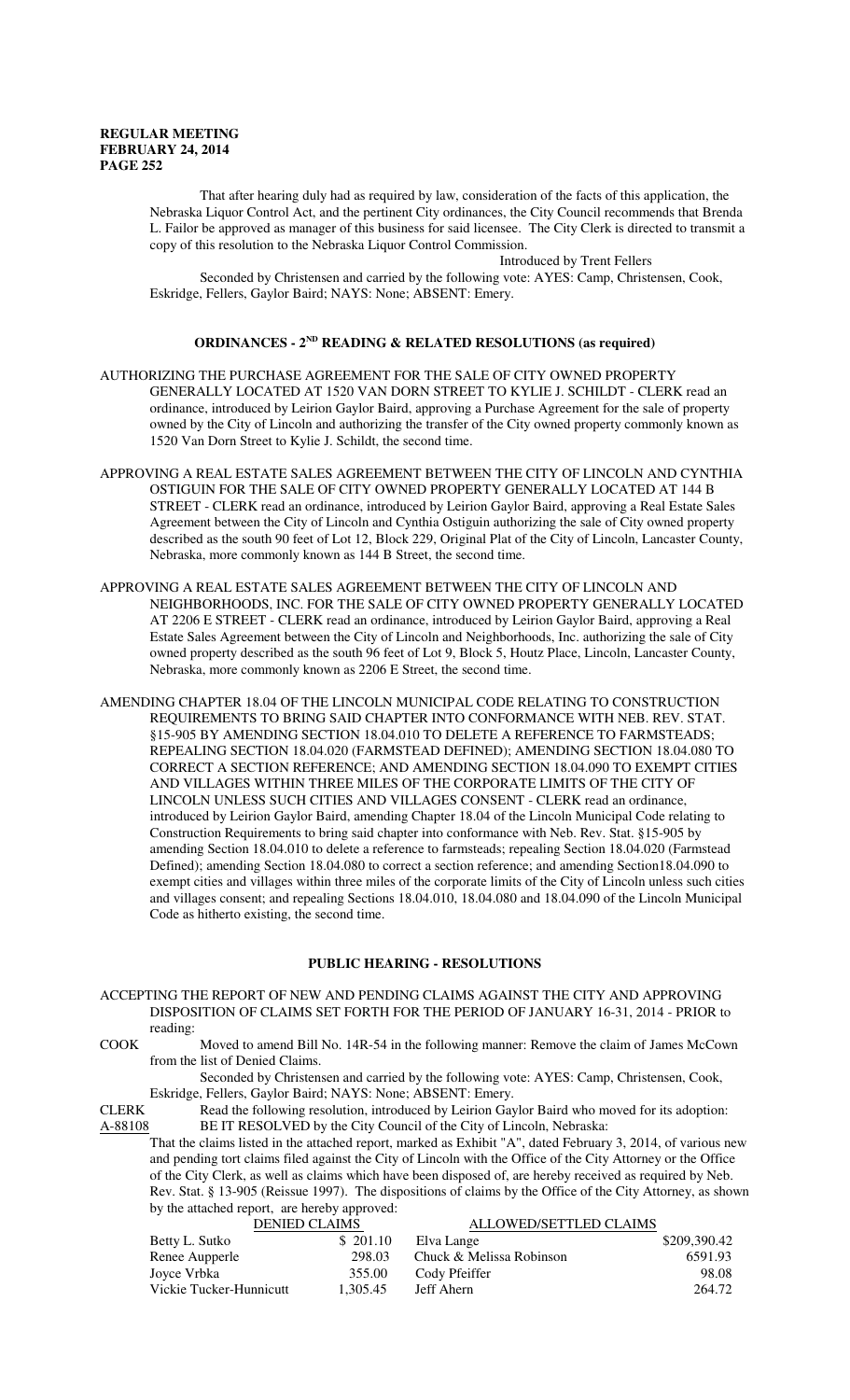| Don Glasser                    | 417.65    | David Portenier          | 98.04     |
|--------------------------------|-----------|--------------------------|-----------|
| James McCown                   | $NAS$     | Kejjan Hesso             | 3,800.00  |
| Erin Mattson                   | 1,622.80  | Chuck & Melissa Robinson | 11,032.43 |
| Jerry W. Campbell Jr.          | 2,248.59  | William & Nancy Wells    | 1,044.32  |
| Kabredlo's Property            | 550.00    | Duane Neuenburg          | 939.70    |
| Tom Goeglein                   | 115.06    | John Brandl              | 899.12    |
| Century Sales & Management LLC | 98.06     | Mark Welsch              | 2,511.72  |
| Kerry McCool                   | $NAS^*$   | Rodaway & Sons LLC       | 9,420.26  |
| Mark & Jean Fulmer             | 12,752.93 |                          |           |
| * No Amount Specified          |           |                          |           |

The City Attorney is hereby directed to mail to the various claimants listed herein a copy of this resolution which shows the final disposition of their claim.

Introduced by Leirion Gaylor Baird

Seconded by Christensen and carried by the following vote: AYES: Camp, Christensen, Cook, Eskridge, Fellers, Gaylor Baird; NAYS: None; ABSENT: Emery.

#### **ORDINANCES - 3<sup>RD</sup>** READING & RELATED RESOLUTIONS (as required)

REDEDICATION OF VACATED CRESTDALE ROAD AS PUBLIC RIGHT-OF-WAY - CLERK read an ordinance, introduced by Trent Fellers, rededicating vacated Crestdale Road right-of-way vacated by

Ordinance No. 11221, for the third time.<br>FELLERS Moved to pass ordinance as rea Moved to pass ordinance as read.

> Seconded by Christensen and carried by the following vote: AYES: Camp, Christensen, Cook, Eskridge, Fellers, Gaylor Baird; NAYS: None; ABSENT: Emery.

The ordinance, being numbered **#19992**, is recorded in Ordinance Book # 28, Page .

#### **ORDINANCES - 1ST READING & RELATED RESOLUTIONS (as required)**

- VACATION NO. 13005 VACATING THE NORTH 21 FEET OF HOLDREGE STREET RIGHT-OF-WAY FROM THE WEST RIGHT-OF-WAY LINE OF NORTH 20TH CIRCLE TO THE WEST PROPERTY LINE OF LOT 52, I.T. - CLERK read an ordinance, introduced by Jon A. Camp, vacating the north 21 feet of Holdrege Street right-of-way from the west right-of-way line of North 20<sup>th</sup> Circle to the west property line of lot 52, I.T. and retaining title thereto in the City of Lincoln, Lancaster County, Nebraska, the first time.
- ADOPTING THE SUPPLEMENTS TO THE LINCOLN MUNICIPAL CODE DATED JUNE 2013 AND DECEMBER 2013 AS PART OF THE OFFICIAL LINCOLN MUNICIPAL CODE - CLERK read an ordinance, introduced by Jon A. Camp, adopting the supplements to the Lincoln Municipal Code dated June 2013 and December 2013 as part of the official Lincoln Municipal Code, the first time.

AMENDING SECTION 1 OF ORDINANCE NO. 19904 PASSED AUGUST 12, 2013, RELATING TO THE PAY SCHEDULES OF EMPLOYEES WHOSE CLASSIFICATIONS ARE ASSIGNED TO THE PAY RANGE WHICH IS PREFIXED BY THE LETTER "A," BY AMENDING CLASSIFICATION CODE 4020 TO REVISE THE CLASSIFICATION SPECIFICATION FOR ATHLETICS SUPERVISOR AS SET FORTH ON ATTACHMENT A - CLERK read an ordinance, introduced by Jon A. Camp, amending Section 1 of Ordinance No. 19904 passed August 12, 2013, relating to the pay schedules of employees whose classifications are assigned to the pay range which is prefixed by the letter "A," by amending Classification Code 4020 to revise the classificaiton specifications for "Athletics Supervisor.", the first time.

## **RESOLUTIONS - 1ST READING - ADVANCE NOTICE**

APPROVING THE CITY OF LINCOLN REDEVELOPMENT AGREEMENT BETWEEN PIEDMONT SHOPPING CENTER, LLC, AND THE CITY OF LINCOLN FOR THE PIEDMONT SHOPPING CENTER REDEVELOPMENT PROJECT RELATING TO THE REDEVELOPMENT OF PROPERTY GENERALLY LOCATED AT 1265 SOUTH COTNER BOULEVARD. (DEVELOPER REQUESTS 1ST & 2ND READING (PUBLIC HEARING & ACTION) BE COMBINED ON 2/24/14)

USE PERMIT 149A – APPLICATION OF YELLOW ROSES, LLC TO REDUCE THE REAR YARD SETBACK FROM 50 FEET TO 25 FEET AND TO REDUCE THE SIDE YARD SETBACK FROM 50 FEET TO 15 FEET FOR DEVELOPMENT OF COMMERCIAL SPACE ON PROPERTY GENERALLY LOCATED AT SOUTH 27TH STREET AND JAMIE LANE.

APPOINTING LOWELL S. BERG TO THE LIBRARY BOARD FOR A TERM EXPIRING AUGUST 31, 2015.